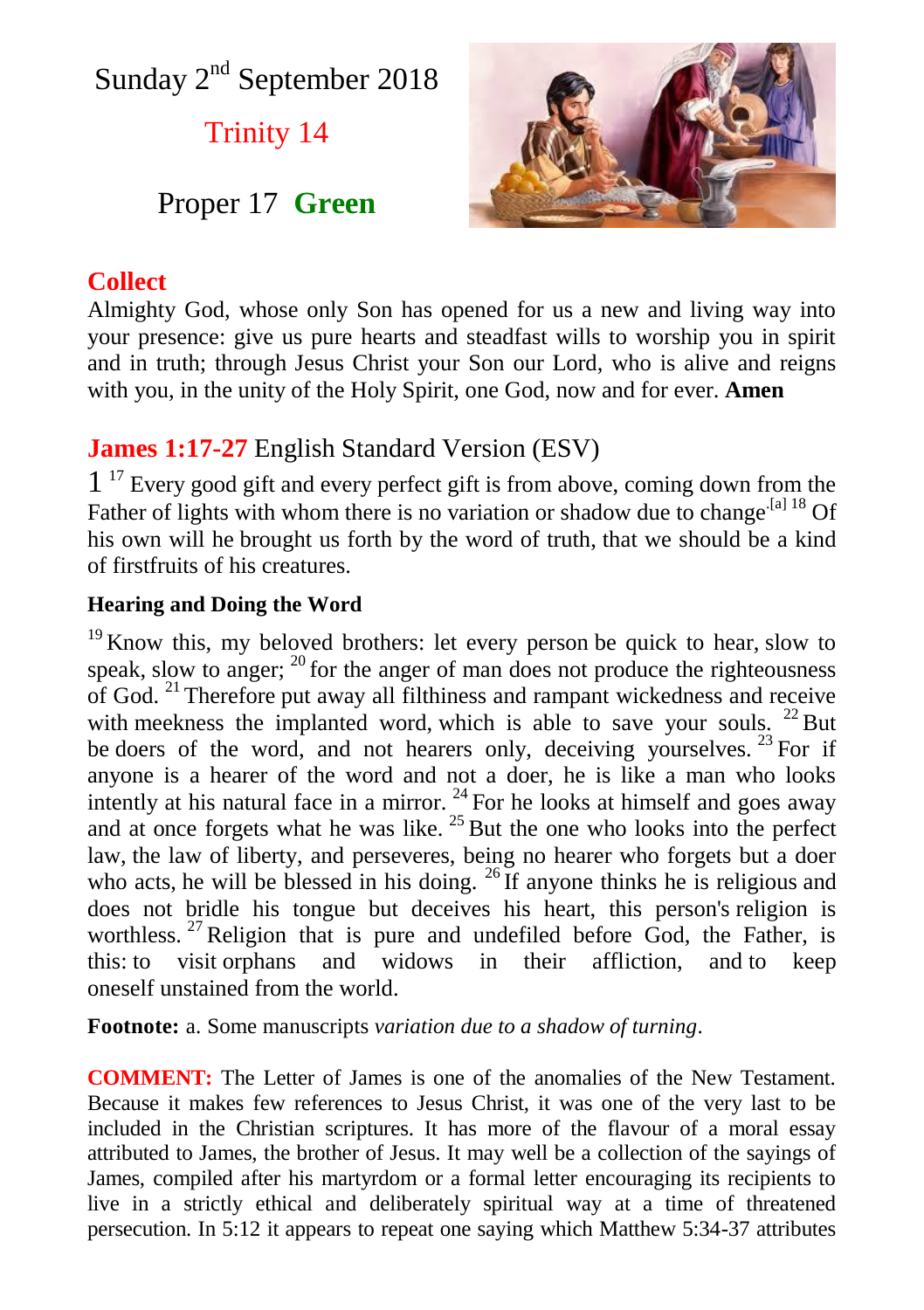to Jesus himself. However, the letter lacks any knowledge of the teaching of Paul, but does include some references to Palestinian culture. Scholarly estimates of its origin and date place it in Judea in the AD 60s immediately preceding the Jewish revolt against Rome that ended in the fall of Jerusalem. This passage contains several good but isolated preaching texts or themes: verses 17-18; 19-21; 22-25; 26-27. As a whole, it presents the view that those who belong to the believing community must avoid adopting the ethics of its oppressors. It reflects a dependence on God and strict adherence to Judaeo-Christian morality. Like so much other counsel of the New Testament in the gospels and in the Pauline corpus, it encourages the practice of ethical standards which separate Christians from their easy-going cultural milieu. No permissive "everybody does it" attitude can be found throughout the letter. This high moral standard is most clearly defined in the very last clause in verse 27. Is this a clarion call for the Christian Church today? This strict emphasis on moral behaviour is not isolated from the ultimate divine purpose. The idea of the Christian community as "the first fruits" of a new creation comes out in verse 18 and reverberates throughout the passage. Yet this does not inhibit good living. Rather, those who live in obedience to this strict moral standard find that it liberates and blesses (verse 25).

# **Mark 7:1-8,14,15,21-23** English Standard Version (ESV)

### **Traditions and Commandments**

7 <sup>1</sup> Now when the Pharisees gathered to him, with some of the scribes who had come from Jerusalem,  $2$  they saw that some of his disciples ate with hands that were defiled, that is, unwashed.  $3$  (For the Pharisees and all the Jews do not eat unless they wash their hands properly, $^{[a]}$  holding to the tradition of the elders,  $^4$  and when they come from the marketplace, they do not eat unless they wash.<sup>[b]</sup> And there are many other traditions that they observe, such as the washing of cups and pots and copper vessels and dining couches.<sup>[c]</sup> $\binom{5}{1}$  And the Pharisees and the scribes asked him, "Why do your disciples not walk according to the tradition of the elders, but eat with defiled hands?"<sup>6</sup>And he said to them, "Well did Isaiah prophesy of you hypocrites, as it is written, "This people honours me with their lips, but their heart is far from me; <sup>7</sup> in vain do they worship me, teaching as doctrines the commandments of men.<sup>8</sup>You leave the commandment of God and hold to the tradition of men."

### **What Defiles a Person**

 $14$  And he called the people to him again and said to them, "Hear me, all of you, and understand: <sup>15</sup> There is nothing outside a person that by going into him can defile him, but the things that come out of a person are what defile him."<sup>[d]</sup>

 $21$  For from within, out of the heart of man, come evil thoughts, sexual immorality, theft, murder, adultery,  $^{22}$  coveting, wickedness, deceit, sensuality, envy, slander, pride, foolishness.  $^{23}$  All these evil things come from within, and they defile a person."

**Footnotes:** a. Greek *unless they wash the hands with a fist*, probably indicating a kind of ceremonial washing. b. Greek *unless they baptize*; some manuscripts *unless they purify themselves*. c. Some manuscripts omit *and dining couches*. d. Some manuscripts add verse 16: *If anyone has ears to hear, let him hear*.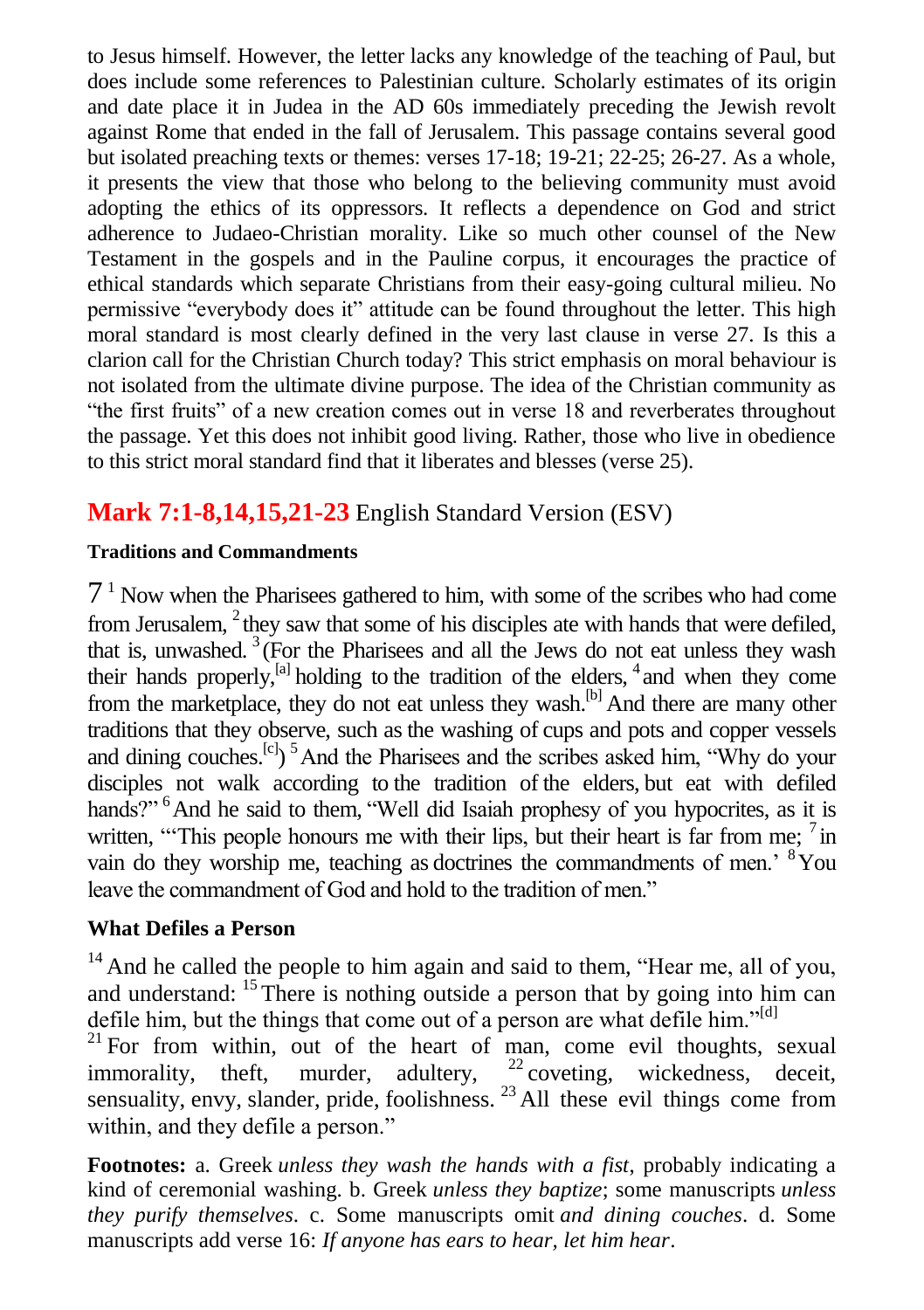**COMMENT:** In this biting rebuke of the Pharisees for their excessive attention to purification rituals, Jesus defined true piety. Apparently this tradition was sufficiently well known that Matthew also used it (Matthew 15:1-20). We can tell from the explicit details of Jewish purification rites in verses 3-5 that Mark had a Gentile audience in mind. Most probably, the gospel was written for a Christian community made up primarily of Gentile who knew little about the strict Levitical Code which the Pharisees strove so hard to impose on  $1<sup>st</sup>$  century Judaism. In verses 3-5, he addressed his audience directly on the assumption that they did not know the Jewish rules of food preparation. The Pharisees expertly interpreted the law to suit their own comforts. Quoting from Isaiah 29:13, Jesus condemned their hypocrisy (verses 6-7). Mark probably knew the Greek version of the Old Testament, for that is what he quoted, though not exactly. Isaiah's prophetic outburst must have been well known in the Christian community because Paul quoted Isaiah 13:14 in 1 Corinthians 1:19. True piety, Jesus said, means commitment from the heart totally dedicated to loving service of God and for others (verses 20-23). All of the evil intentions named here as defiling a person result in behaviour that is exactly opposite to the compassionate virtues he identified as the essence of the law. An attitude of loving God and neighbour more accurately represented the sense of communal justice and mutual wellbeing so characteristic of the great prophets of Israel. Neither they nor Jesus had any desire to abrogate the covenant law. Unlike the Pharisees, however, they did not regard legalistic minutiae as the be all and end all of faithfulness. Theirs was more generous, more compassionate morality which found its strength in a committed relationship to God expressed in thankful worship and service. This too should be our moral standard. The Pharisees were striving to be perfect but missed the mark for lack of love.

## **Psalm 45** *Eructavit cor meum* Grail Psalter

## R **Your throne, O God, shall endure for ever.**

<sup>1</sup> For the Choirmaster. Intoned like The Lilies" Of the sons of Korah. A Maskil. A Love Song.

 $<sup>2</sup>$  My heart overflows with noble words.</sup> To the king I must speak the song I have made, my tongue as nimble as the pen of a scribe.  $\mathbb{R}^7$ 

 $3$  You are the fairest of the children of men and graciousness is poured upon your lips: because God has blessed you for evermore.  $\mathbb{R}^7$ 

 $4^\circ$  O mighty one, gird your sword upon your thigh; in splendour and state,  $5$  ride on in triumph for the cause of truth and goodness and right.  $\mathbb{R}^7$ 

Take aim with your bow in your dread right hand. <sup>6</sup> Your arrows are sharp, peoples fall beneath you. The foes of the king fall down and lose heart.  $\mathbb{R}^7$ 

l  $<sup>7</sup>$  Your throne, O God, shall endure for ever.</sup> A sceptre of justice is the sceptre of your kingdom.  $8 \text{ Your love is for justice; your hatted for evil.}$